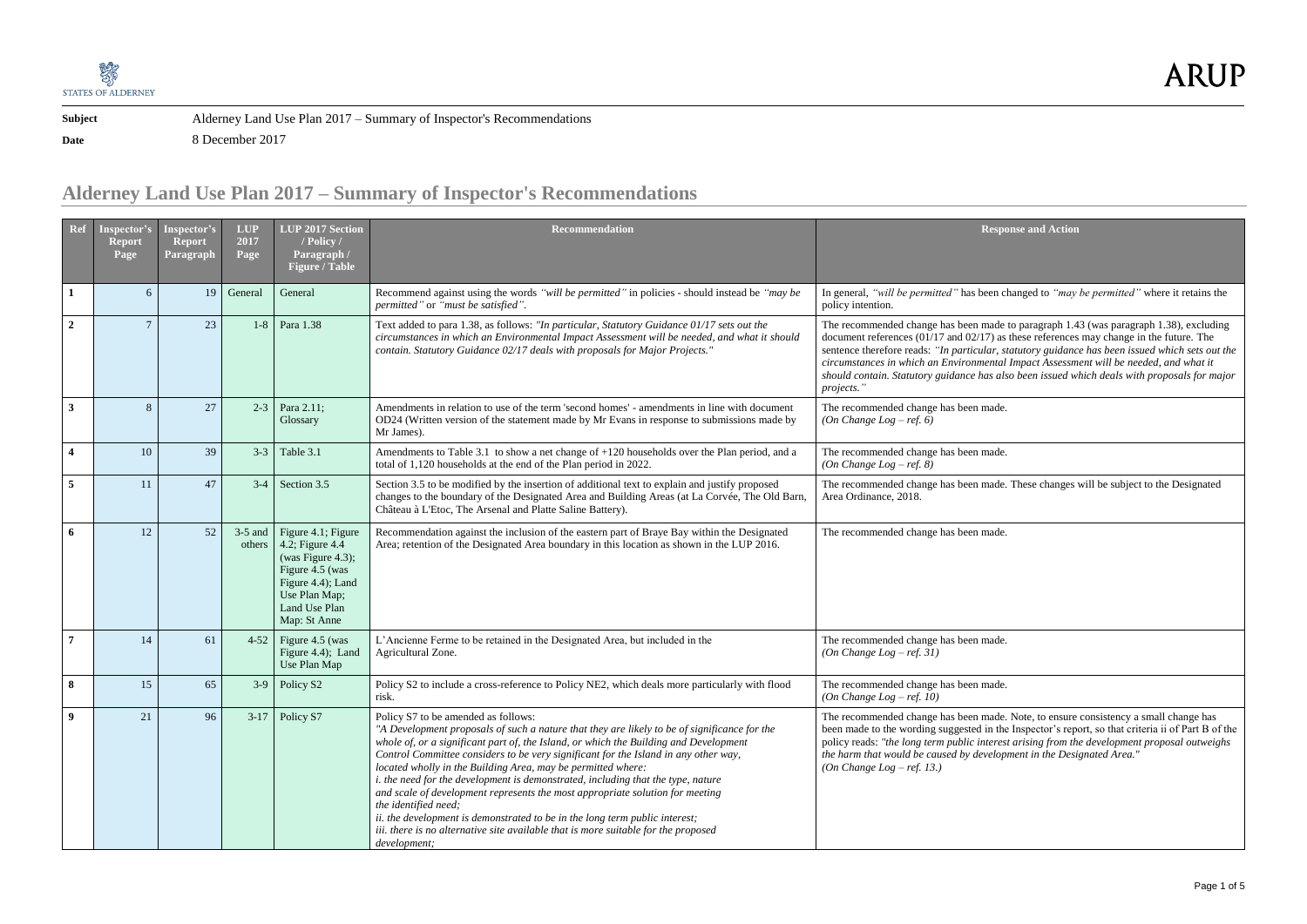**Date** 8 December 2017

made, with some minor amendments to the suggested reads: *"Where proposed retail development cannot be accommodated in Victoria Street, the Braye area is the preferred secondary location."*

| Ref | Inspector's<br><b>Report</b><br>Page | Inspector's<br><b>Report</b><br>Paragraph | <b>LUP</b><br>2017<br>Page | LUP 2017 Section<br>/ Policy /<br>Paragraph /<br><b>Figure / Table</b> | <b>Recommendation</b>                                                                                                                                                                                                                                                                                                                                                                                                                                                                                                                                                                                                                                                                                                                                                                                                 | <b>Respo</b>                                                                                                                                                                                                                                                                                                                                                                                                                                                                                                                                                                                                                                                                                                                                                                                                                                                                                                                                                                                                                                                                                                                  |
|-----|--------------------------------------|-------------------------------------------|----------------------------|------------------------------------------------------------------------|-----------------------------------------------------------------------------------------------------------------------------------------------------------------------------------------------------------------------------------------------------------------------------------------------------------------------------------------------------------------------------------------------------------------------------------------------------------------------------------------------------------------------------------------------------------------------------------------------------------------------------------------------------------------------------------------------------------------------------------------------------------------------------------------------------------------------|-------------------------------------------------------------------------------------------------------------------------------------------------------------------------------------------------------------------------------------------------------------------------------------------------------------------------------------------------------------------------------------------------------------------------------------------------------------------------------------------------------------------------------------------------------------------------------------------------------------------------------------------------------------------------------------------------------------------------------------------------------------------------------------------------------------------------------------------------------------------------------------------------------------------------------------------------------------------------------------------------------------------------------------------------------------------------------------------------------------------------------|
|     |                                      |                                           |                            |                                                                        | iv. the proposal accords with the vision and guiding principles of the Land Use Plan;<br>and<br>v. the proposal accords with any other policies in the Land Use Plan relevant to the<br>proposal.<br>B Development proposals of such a nature that they are likely to be of significance for the<br>whole of, or a significant part of, the Island, or which the Building and Development<br>Control Committee considers to be significant for the Island in any other way, located<br>wholly or partially in the Designated Area, may be permitted where:<br><i>i. they comply with the requirements of Part A of this policy; and</i><br>ii. the long term public benefit to the Island arising from the development proposal<br>outweighs the harm that would be caused by development in the Designated<br>Area." |                                                                                                                                                                                                                                                                                                                                                                                                                                                                                                                                                                                                                                                                                                                                                                                                                                                                                                                                                                                                                                                                                                                               |
| 10  | 21                                   | 96                                        | $3-17$                     | Para 3.67                                                              | Amendment para 3.67 to read: "As paragraph 3.13 of this plan states, the purpose of the<br>Designated Area is to restrict development. A major development project in the Designated Area<br>would therefore entail more than a minor departure from the Land Use Plan. If the Building and<br>Development Control Committee were disposed to approve an application for such a project, that<br>would engage section 31(2) of the Building and Development Control (Alderney) Law, 2002. This<br>makes provision for a Planning Inquiry to be convened, as if the application were a proposal by<br>the Committee for an alteration or addition to the Land Use Plan."                                                                                                                                               | As discussed during the Land Use Plan in<br>application inquiry (which does not curren<br>Designated Area was discussed. The Inspe<br>this discussion, aimed at ensuring there we<br>development (in the absence of a planning<br>amendment would necessarily require then<br>Plan in order for these to be examined at a<br>possible that a major project would be in a<br>Plan.<br>To avoid the potentially perverse situation<br>Control Committee propose to make legal<br>planning application inquiry. This is in kee<br>comparable planning regimes elsewhere. 7<br>will also be proposing an appropriate appl<br>sufficient expertise and capacity is put in p<br>such planning applications.<br>A planning application inquiry would invo<br>inspector. They would convene public hea<br>to the Building and Development Control<br>A longer term aspiration of the Building a<br>modernisation of the planning law. In the<br>inquiry may then result in a need for a Lar<br>On this basis, it is considered that the Insp<br>ensure a Land Use Plan inquiry in the abse<br>required. The recommended change has th |
| 11  | 22                                   | 97                                        | $4-1$                      | Para 4.4                                                               | Deletion of para 4.4.                                                                                                                                                                                                                                                                                                                                                                                                                                                                                                                                                                                                                                                                                                                                                                                                 | The recommended change has been made.<br>(Change Log ref. 15 originally suggested<br>Inspector's recommendation has been app                                                                                                                                                                                                                                                                                                                                                                                                                                                                                                                                                                                                                                                                                                                                                                                                                                                                                                                                                                                                  |
| 12  | 22                                   | 98                                        |                            | Figure 4.1; Land<br>Use Plan Map                                       | Amendment to rectify omission of tarmacadam plant as an Industrial and Storage Site/Premises.                                                                                                                                                                                                                                                                                                                                                                                                                                                                                                                                                                                                                                                                                                                         | The recommended change has been made.<br>Economic Development Strategy.<br>(On Change Log – ref. 17)                                                                                                                                                                                                                                                                                                                                                                                                                                                                                                                                                                                                                                                                                                                                                                                                                                                                                                                                                                                                                          |
| 13  | 25                                   | 118                                       | $4 - 21$                   | Policy BA7                                                             | Additional Part C to read: "If proposed retail development cannot be accommodated in Victoria<br>Street, it should be encouraged to be located in Braye."                                                                                                                                                                                                                                                                                                                                                                                                                                                                                                                                                                                                                                                             | The recommended change has been made,<br>wording to ensure consistency, so it reads:<br>accommodated in Victoria Street, the Bray<br>(On Change Log – ref. 22)                                                                                                                                                                                                                                                                                                                                                                                                                                                                                                                                                                                                                                                                                                                                                                                                                                                                                                                                                                |

lan inquiry, the possibility of requiring a planning currently exist on Alderney) for major development in the Inspector's recommended amendment is a response to ere would be a Land Use Plan inquiry on such anning application inquiry). However, this proposed re there to be changes to a new or emerging Land Use ed at a Land Use Plan Inquiry. It is however quite pe in accordance with the currently adopted Land Use

uation outlined above, the Building and Development legal amendments which would include provisions for a in keeping with procedures for major projects in ere. The Building and Development Control Committee e application fee scale for major projects to ensure ut in place to support the States of Alderney in handling

Id involve the appointment of an independent planning ic hearing(s) and produce a report with a recommendation ontrol Committee.

ling and Development Control Committee is a In the interim it is accepted that an application specific a Land Use Plan inquiry.

e Inspector's recommended amendment (designed to he absence of a planning application inquiry) is not has therefore not been made.

*(Change Log ref. 15 originally suggested amendment of this text rather than deletion; the Inspector's recommendation has been applied.)*

made. This change also has consequential changes for the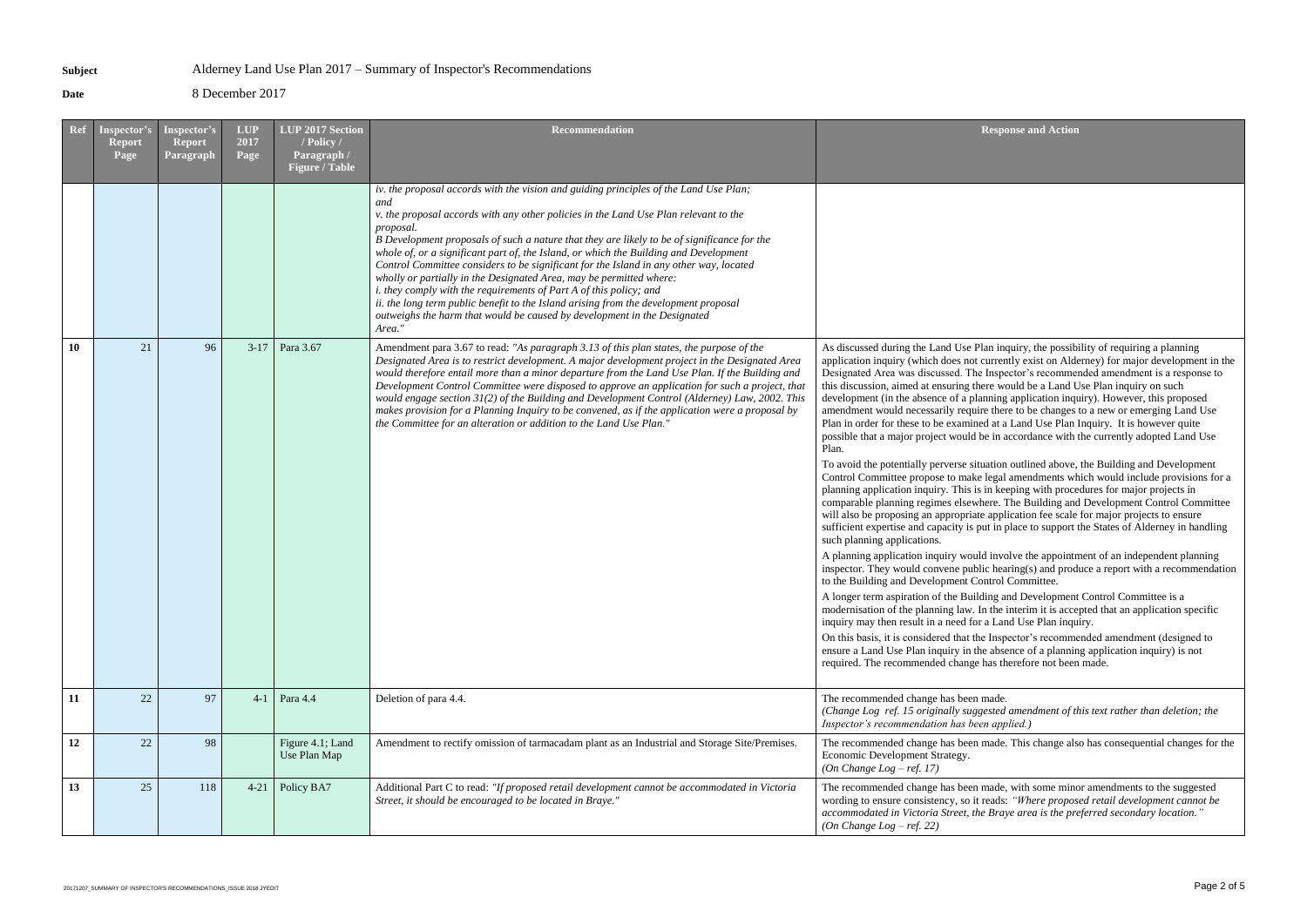**Date** 8 December 2017

*(Fhangeright ment of this text rather than deletion. However, Recommended change 21 below meets the same purpose and so the Inspector's* 

made in the form of an additional Part B and Part C; the htly amended to ensure consistency across the Land Use to extension of existing buildings not being permitted.

made; however, to ensure that Building and Development In the means by which they secure this the Inspector's "A condition (or other mechanism) may be used to require *the removal of the development permitted, on the cessation of either the ancillary use or the* 

made to Part B (was Part D).

| <b>Ref</b> | Inspector's<br><b>Report</b><br>Page | Inspector's<br><b>Report</b><br>Paragraph | <b>LUP</b><br>2017<br>Page | LUP 2017 Section<br>/ Policy /<br>Paragraph /<br><b>Figure / Table</b> | <b>Recommendation</b>                                                                                                                                                                                                                                                                                                                                                                                                                                 | <b>Respo</b>                                                                                                                                                                                                                                                                      |
|------------|--------------------------------------|-------------------------------------------|----------------------------|------------------------------------------------------------------------|-------------------------------------------------------------------------------------------------------------------------------------------------------------------------------------------------------------------------------------------------------------------------------------------------------------------------------------------------------------------------------------------------------------------------------------------------------|-----------------------------------------------------------------------------------------------------------------------------------------------------------------------------------------------------------------------------------------------------------------------------------|
| 14         | 26                                   | 119                                       | $4 - 23$                   | Para 4.45                                                              | Additional words "and will not be permitted in Victoria Street" be added to the third bullet point<br>in para 4.45.                                                                                                                                                                                                                                                                                                                                   | The recommended change has been made.<br>(On Change Log – ref. 23)                                                                                                                                                                                                                |
| 15         | 28                                   | 132                                       | $4 - 33$                   | Figure 4.4 (was<br>Figure 4.3)                                         | BOA11 in Figure 4.3 to be extended to include the eastern part of Braye Bay.                                                                                                                                                                                                                                                                                                                                                                          | The recommended change has been made<br>subsequent changes have been made to the<br>character of BOA11 to reflect this change.<br>Braye Beach has also be removed from the<br>Space Zone in Section 4.13, reflecting that<br>Building Area.                                       |
| 16         | 28                                   | 134                                       | $4-32; 4-$<br>33           | Table 4.4; Figure<br>4.4 (was Figure<br>4.3)                           | Figure 4.3 to be amended by the exclusion from BOA 12 (Braye Beach and Common) of land<br>safeguarded for the expansion of outdoor sports facilities for use by St Anne's School; Table 4.4<br>of the draft LUP be amended by the deletion of the first sentence of the Development Principles<br>for BOA 12.                                                                                                                                         | The recommended change has been made.<br>BA13 to add an additional sentence after t<br>reconstructed buildings, structures or wor<br>demonstrated that they are essential facili<br>quality; sympathetic to the built and natur<br>new overlooking.<br>(On Change Log – ref. 26.) |
| 17         | 30                                   | 145                                       | $4 - 38$                   | Table 4.5                                                              | First paragraph of the Development Principles for OA 4 (The Arsenal) to be amended to read:<br>"Development proposals for new buildings for serviced visitor accommodation will be<br>encouraged. Proposals for mixed use development including offices, industrial and<br>storage uses, are likely to be acceptable. Residential development is likely to be<br>resisted, except where it can be demonstrated that it would accord with Policy BA1." | The recommended change has been made,<br>'industrial' in the development principles.<br>industrial uses would not reflect the Arsen<br>on the existing industrial uses on the site o                                                                                              |
| 18         | 31                                   | 146                                       | $4-47; 4-$<br>48           | Table 4.6                                                              | Text to be amended to make it clear that non-residential buildings must be ancillary to existing<br>residential units.                                                                                                                                                                                                                                                                                                                                | The recommended change has been made.<br>(On Change Log – ref. 28)                                                                                                                                                                                                                |
| 19         | 34                                   | 160                                       | $4 - 53$                   | Figure 4.5 (was<br>Figure 4.4)                                         | Legend to be amended to include Recreation and Open Space Zone.                                                                                                                                                                                                                                                                                                                                                                                       | The recommended change has been made<br>(On Change Log – ref. 30)                                                                                                                                                                                                                 |
| 20         | 35                                   | 169                                       | $4 - 59$                   | Para 4.116                                                             | Deletion of para 4.116.                                                                                                                                                                                                                                                                                                                                                                                                                               | The recommended change has been made.<br>(Change Log ref. 32 suggests amendment<br>Recommended change 21 below meets the<br>recommendation has been applied.)                                                                                                                     |
| 21         | 35                                   | 172                                       | $4-59$                     | Policy DA5                                                             | Additional text in Policy DA5 to read: "There will be a presumption against the provision of<br>unserviced visitor accommodation in the Designated Area outside the Unserviced Visitor<br>Accommodation Zone. The reconstruction of existing buildings in the Unserviced Visitor Zone will<br>not be permitted."                                                                                                                                      | The recommended change has been made<br>recommended wording has been slightly a<br>Plan. Part C also includes reference to exte<br>(On Change Log – ref. 33)                                                                                                                      |
| 22         | 36-37                                | 178                                       | $4 - 60$                   | Policy DA6                                                             | Policy DA6 B to be amended to read: "Ancillary development may be permitted where it is<br>demonstrated that it is needed to support agricultural/horticultural activities. However, a<br>condition may be imposed, requiring the removal of the development permitted, on the cessation<br>of either the ancillary use or the primary use to which it relates."                                                                                      | The recommended change has been made;<br>Control Committee have flexibility in the<br>wording has been modified to read: "A co<br>the removal of the development permitted,<br>primary use to which it relates."<br>(On Change Log – ref. 34)                                     |
| 23         | 37                                   | 178                                       | $4 - 65$                   | Policy DA10                                                            | Policy DA10 C to be amended in a similar manner to Policy DA6.                                                                                                                                                                                                                                                                                                                                                                                        | The recommended change has been made<br>(On Change Log – ref. 34)                                                                                                                                                                                                                 |
| 24         | 37                                   | 178                                       | $6-29$                     | Para 6.93                                                              | Para 6.93 (supporting Policy IW20) to be amended in a similar manner to Policy DA6.                                                                                                                                                                                                                                                                                                                                                                   | The recommended change has been made.<br>(On Change Log – ref. 34)                                                                                                                                                                                                                |
| 25         | 37                                   | 180                                       | $4 - 62$                   | Policy DA7                                                             | Opening part of Policy DA7 to be amended to read:<br>"Development proposals for new, extended or reconstructed agricultural, horticultural or<br>ancillary buildings in the Agricultural Zone should:<br>i accord with Part A and Part B of Policy DA6 "                                                                                                                                                                                              | The recommended change has been made.<br>(On Change Log – ref. 35)                                                                                                                                                                                                                |

**Response and Action** 

made.

made to Figure 4.4 (was Figure 4.3); a number of small to the supporting text and description of the existing nange.

brayer also beaches covered in the Recreation and Open g that the entirety of the beach now falls within the

made. Further amendment to amend Part C of Policy after the first sentence which reads: "Any new, extended or *r* works at Braye Common may be permitted where it is facilities for this purpose and they are: of a high design *natural environment surroundings; and do not result in* 

made, with the exception of the inclusion of the word iples. This is because the development of additional Arsenal's significant opportunities. This does not impact site or works to ensure their continued operation.

made to Figure 4.5 (was Figure 4.4).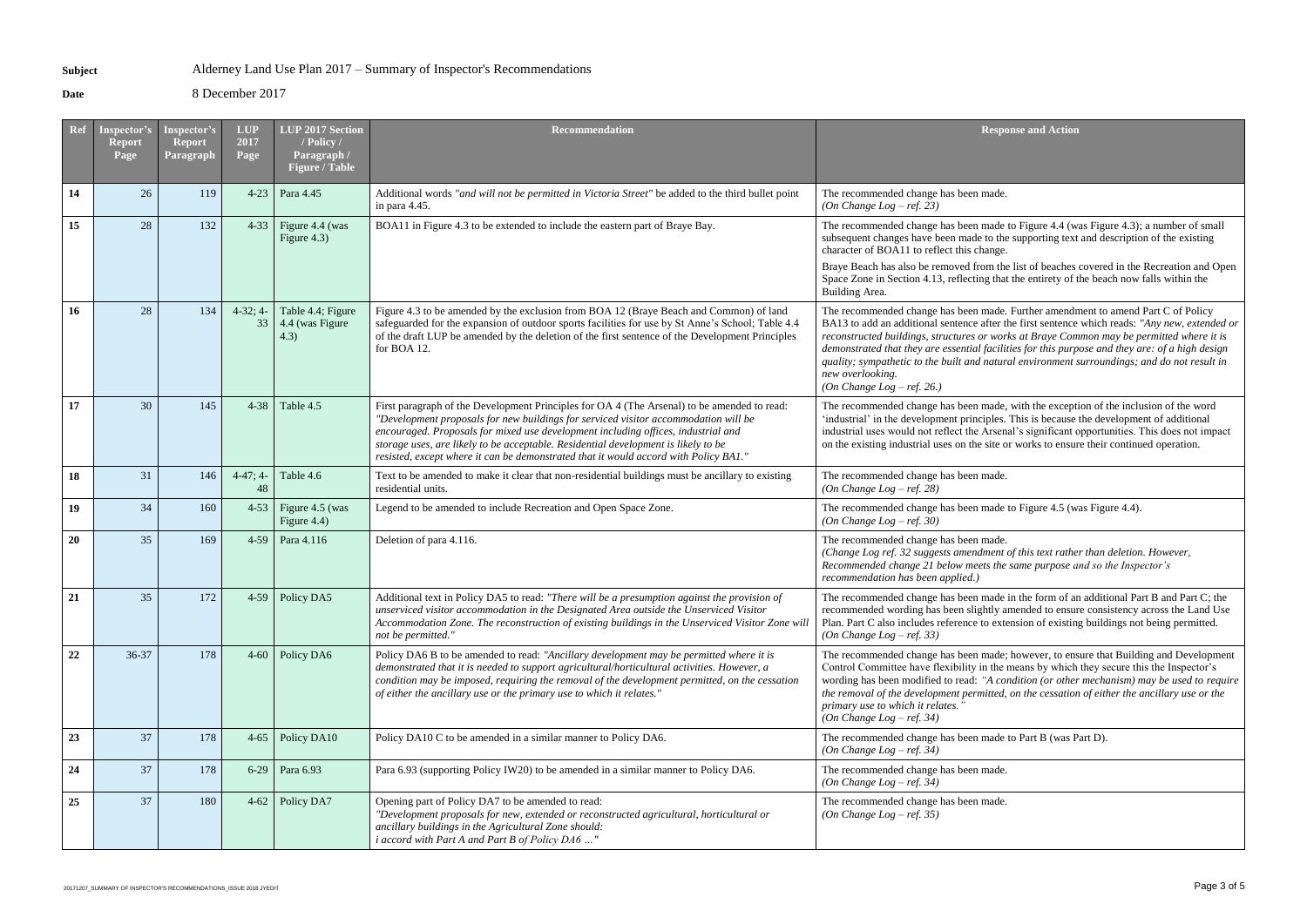**Date** 8 December 2017

| <b>Ref</b> | Inspector's<br><b>Report</b><br>Page | <b>Inspector's</b><br><b>Report</b><br>Paragraph | <b>LUP</b><br>2017<br>Page           | LUP 2017 Section<br>/ Policy /<br>Paragraph /<br><b>Figure / Table</b> | <b>Recommendation</b>                                                                                                                                                                                                                                                                                                                                                                          | <b>Respo</b>                                                                                                                                                                                                                       |
|------------|--------------------------------------|--------------------------------------------------|--------------------------------------|------------------------------------------------------------------------|------------------------------------------------------------------------------------------------------------------------------------------------------------------------------------------------------------------------------------------------------------------------------------------------------------------------------------------------------------------------------------------------|------------------------------------------------------------------------------------------------------------------------------------------------------------------------------------------------------------------------------------|
| 26         | 38                                   | 186                                              | $4 - 53$                             | Figure 4.5 (was<br>Figure 4.4); Para<br>4.129                          | Addition of Clonque Bay to Recreation and Open Space Zone.                                                                                                                                                                                                                                                                                                                                     | The recommended change has been made;<br>Figure 4.3.<br>(On Change Log – ref. 39)                                                                                                                                                  |
| 27         | 39                                   | 190                                              | $4 - 65$                             | Policy DA10                                                            | Opening part of Policy DA10 D be amended to read: "Development proposals solely for the<br>purposes of public utility services outside the Utilities Zone may be permitted where they comply<br>with the criteria set out in part $A$ of this policy, and: ".                                                                                                                                  | The recommended change has been made<br>(On Change Log – ref. 40)                                                                                                                                                                  |
| 28         | 40                                   | 194                                              | $4 - 66$                             | Para 4.145                                                             | Amendment to para 4.145 to make it clear that waste consolidation at the Impot could come<br>forward under the proposed Schedule 1 of the 2002 Law, or if designated as a major project.                                                                                                                                                                                                       | The recommended change has been made.<br>(On Change Log – ref. 42)                                                                                                                                                                 |
| 29         | 40                                   | 195                                              | $5 - 3$                              | Policy HE1                                                             | Amend title to reflect that policy does not cover conservation areas.                                                                                                                                                                                                                                                                                                                          | The Committee accept the point made by t<br>paragraph 5.7 is a more effective method of<br>(See Change Log ref. 44)                                                                                                                |
| 30         | 40                                   | 196                                              | $5 - 3$                              | Policy HE1                                                             | Delete the word 'registered' from the fifth line of Policy HE1D.                                                                                                                                                                                                                                                                                                                               | The recommended change has been made.<br>(On Change Log – ref. 45)                                                                                                                                                                 |
| 31         | 43                                   | 215                                              | $5 - 7 - 5$<br>$10; B-7$ -<br>$B-22$ | Policy HE2; Table<br><b>B2.</b>                                        | Delete Policy HE2 and Table B2 of Appendix B, together with the supporting text.                                                                                                                                                                                                                                                                                                               | The recommended change has been made.<br>historic assets included in the Built Enviro<br>Section 5.2, reflecting that this information<br>will seek to undertake a programme of reg<br>The glossary entry for "unregistered herita |
| 32         | 44                                   | 216                                              | $5 - 11$                             | Policy HE3                                                             | Amend wording in Policy HE3 to reflect that used in section 46 of the 2002 Law.                                                                                                                                                                                                                                                                                                                | References to "preserve and enhance" in F<br>'preserve or enhance" to reflect the wordin<br>(On Change Log – ref. 47)                                                                                                              |
| 33         | 45                                   | 222                                              | $5-15$                               | Policy HE4                                                             | Amendments to Policy HE4: the word 'registered' be deleted from Policy HE4B; Policy HE4C be<br>deleted; consequential amendments be made to Policy HE4.                                                                                                                                                                                                                                        | The recommended change has been made.<br>from Policy HE3 (was Policy HE4) as it is<br>assets. Additional supporting text has been<br>taken in relation to registered archaeologic                                                  |
| 34         | 45                                   | 223                                              | $5 - 15$                             | Policy HE4                                                             | Amend the first sentence of Policy HE4D to read: "Development proposals affecting assets of<br>archaeological importance must be accompanied by a written scheme of investigation. "                                                                                                                                                                                                           | The recommended change has been made.<br>(On Change Log – ref. 50)                                                                                                                                                                 |
| 35         | 45                                   | 224                                              | $5-16; B-$<br>$23 - B -$<br>28       | Para 5.31; Table<br><b>B4.</b>                                         | Archaeological assets which are located in Alderney's internal waters to be added to the list of<br>Archaeological Assets in Appendix B4 of the draft LUP; with reference to this in paragraph 5.31.                                                                                                                                                                                           | The recommended change has been made.<br>(On Change Log – ref. 66)                                                                                                                                                                 |
| 36         | 45                                   | 225                                              | $5-16$                               | Para 5.32                                                              | Amend the second and third sentence in paragraph 5.32 to be replaced by the following:<br>"Consistent with the precautionary approach, where development is permitted and the<br>archaeological context is unknown, planning conditions may be attached to the permission which<br>set out the obligations on the developer should archaeology be identified on the site."                     | The recommended change has been made.<br>(On Change Log – ref. 51)                                                                                                                                                                 |
| 37         | 46                                   | 229                                              | $5-16$                               | Para 5.32                                                              | New text to be added to paragraph 5.32 to clarify that, where information about archaeological<br>assets not previously identified was brought to the attention of the Planning Office, this would be<br>collated in a database; and if relevant to a planning application, the information in the database<br>would become a material consideration in the determination of that application. | The recommended change has been made.<br>(On Change Log – ref. 52)                                                                                                                                                                 |
| 38         | 52                                   | 261                                              | $5 - 21$                             | Policy NE1                                                             | Amend Policy NE1B to read: "Development proposals within or affecting known designated sites,<br>habitats or species will be permitted when they comply with the relevant development principles<br>set out in Table 5.1 or in Part D of this policy."                                                                                                                                         | The recommended change has been made.<br>(On Change Log – ref. 53)                                                                                                                                                                 |

**Response and Action** 

made; it has also been included in the list of beaches in

made to Part C (was Part D).

le by the Inspector, but consider that amendment or thod of clarifying what is covered by each policy.

made. In addition, a reference to the list of significant Environment and Heritage Strategy has been added to mation may be material to planning decisions. The BDCC of registration as and when resources permit. heritage asset" has also been deleted.

<sup>2</sup> in Policy HE2 (was Policy HE3) have been changed to wording contained in the Law.

made. Reference to "special regard" has been removed as it is a test set out in the Law relating to registered s been added to reflect the special regard which should be ological assets.

made.

made.